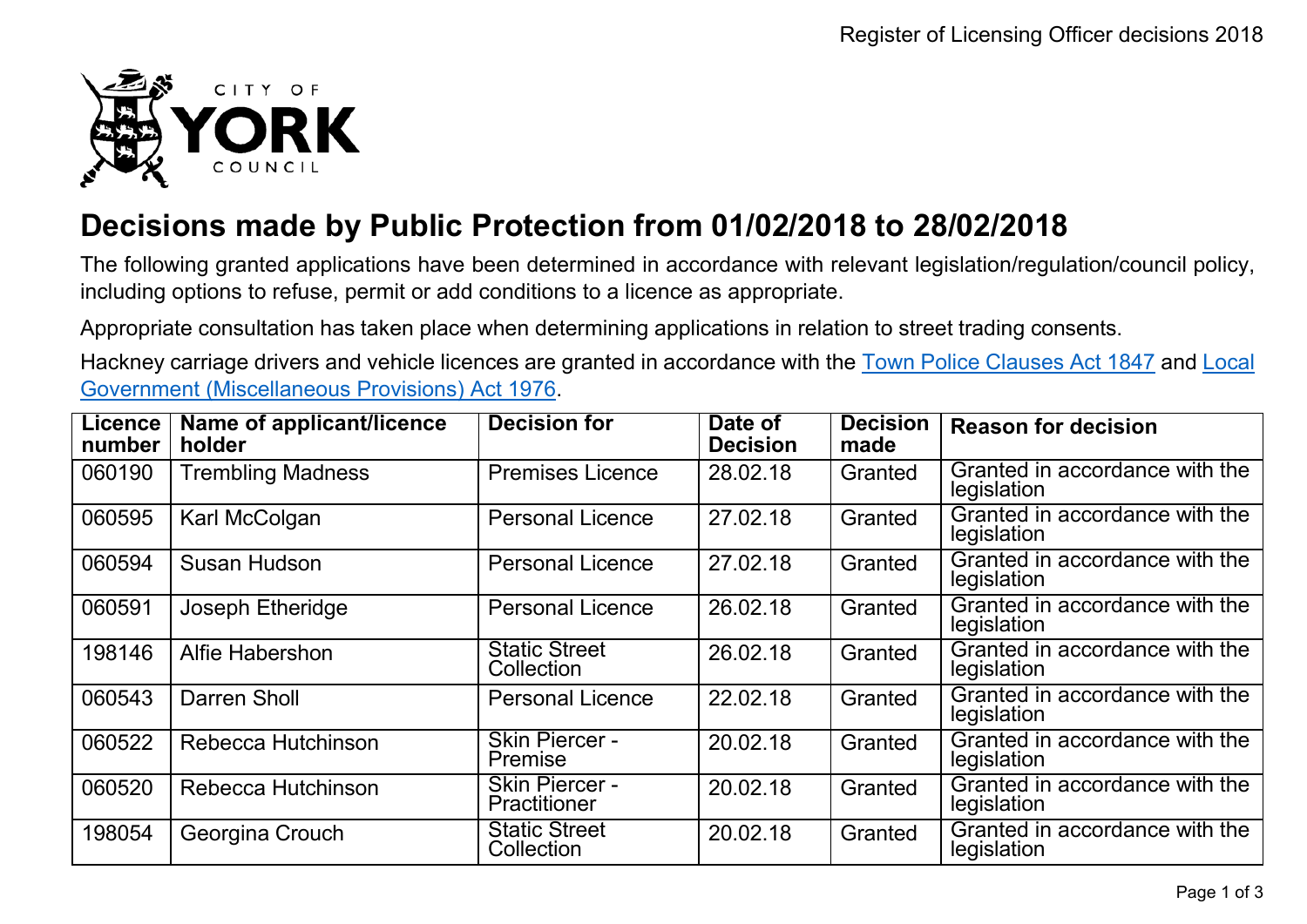Register of Licensing Officer decisions 2018

| <b>Licence</b><br>number | Name of applicant/licence<br>holder      | <b>Decision for</b>                 | Date of<br><b>Decision</b> | <b>Decision</b><br>made | <b>Reason for decision</b>                    |
|--------------------------|------------------------------------------|-------------------------------------|----------------------------|-------------------------|-----------------------------------------------|
| 060231                   | Mr Ze He                                 | <b>Premise Licence</b>              | 19.02.18                   | Granted                 | Granted in accordance with the<br>legislation |
| 060506                   | Ashleigh Jo Sholl                        | <b>Personal Licence</b>             | 19.02.18                   | Granted                 | lted in accordance with the<br>legislation    |
| 060505                   | <b>Eleanor Daisy Barnett</b>             | <b>Personal Licence</b>             | 19.02.18                   | Granted                 | Granted in accordance with the<br>legislation |
| 060489                   | <b>Matthew Joseph Lister</b>             | <b>Personal Licence</b>             | 16.02.18                   | Granted                 | Granted in accordance with the<br>legislation |
| 197999                   | Alma Dovydaitience -                     | <b>House to House</b>               | 16.02.18                   | Granted                 | Granted in accordance with the                |
|                          | <b>Fundraising Support Ltd</b>           | Collection                          |                            |                         | legislation                                   |
| 197997                   | Inese Moncevica - Skycycle<br><b>Ltd</b> | <b>House to House</b><br>Collection | 16.02.18                   | Granted                 | Granted in accordance with the<br>legislation |
| 060189                   | <b>York Dungeon, Clifford Street</b>     | <b>Premise Licence</b>              | 14.02.18                   | Granted                 | Granted in accordance with the<br>legislation |
| 197942                   | <b>James Hallam</b>                      | <b>Charity Collection</b><br>Permit | 14.02.18                   | Granted                 | Granted in accordance with the<br>legislation |
| 197905                   | David Thorne                             | <b>Charity Collection</b><br>Permit | 13.02.18                   | Granted                 | Granted in accordance with the<br>legislation |
| 197909                   | <b>Frank Preston</b>                     | <b>Charity Collection</b><br>Permit | 13.02.18                   | Granted                 | Granted in accordance with the<br>legislation |
| 197916                   | <b>Joanne Skinner</b>                    | <b>Charity Collection</b><br>Permit | 13.02.18                   | Granted                 | Granted in accordance with the<br>legislation |
| 197923                   | <b>Jackie Chapman</b>                    | <b>Charity Collection</b><br>Permit | 13.02.18                   | Granted                 | Granted in accordance with the<br>legislation |
| 060346                   | Fiona White                              | Home Boarding<br>Licence            | 12.02.18                   | Granted                 | Granted in accordance with the<br>legislation |
| 060453                   | <b>Ben William Ramscar</b>               | <b>Personal Licence</b>             | 12.02.18                   | Granted                 | Granted in accordance with the<br>legislation |
| 060450                   | Arabella Georgia Louise<br>Mackenzie     | <b>Personal Licence</b>             | 12.02.18                   | Granted                 | Granted in accordance with the<br>legislation |
| 060448                   | Laurent Georges Marcel<br>Forestier      | <b>Personal Licence</b>             | 12.02.18                   | Granted                 | Granted in accordance with the<br>legislation |